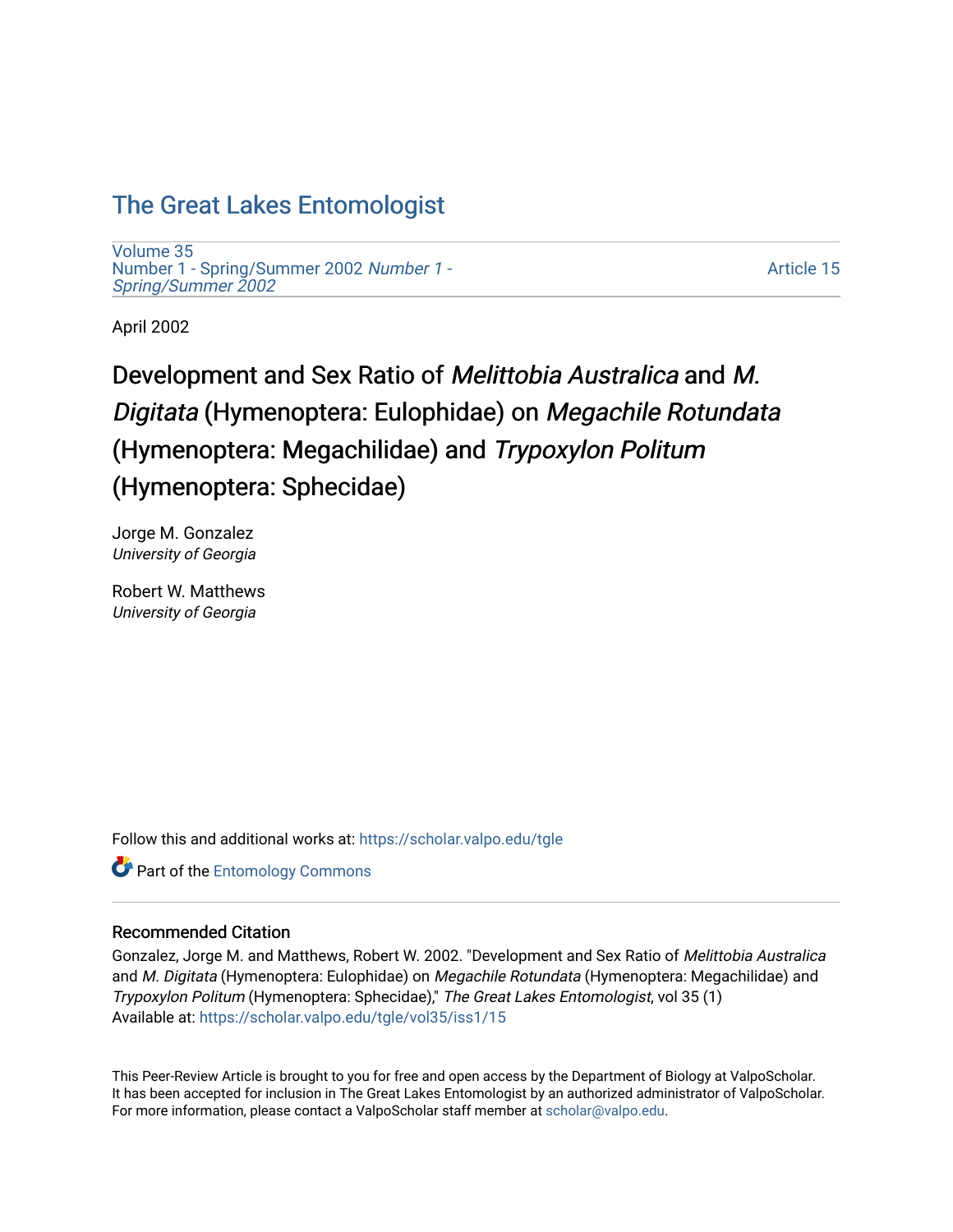#### **2002 THE GREAT LAKES ENTOMOLOGIST 85**

#### **DEVELOPMENT AND SEX RATIO OF MELITTOBIA AUSTRALICA AND M. DIGITATA (HYMENOPTERA: EULOPHIDAE) ON MEGACHILE ROTUNDATA (HYMENOPTERA: MEGACHILIDAE) AND TRYPOXYLON POLITUM (HYMENOPTERA: SPHECIDAE)**

#### **Jorge M. González<sup>1</sup> and Robert W. Matthews<sup>1</sup>**

#### **ABSTRACT**

Life history, development time, and sex ratio of *Melittobia australica*  Girault and *M. digitata* Dahms on *Megachile rotundata* (Fabricius) and *Trypoxylon politum* Say are presented and compared with previous reports. Total development time and sex ratio differs slightly amongst the different hosts but falls within the expected range reported for different hosts and *Melittobia* species. The slightly longer development times and higher proportion of males recorded for both species on *M. rotundata* hosts probably reflects poorer host nutritional quality, relative to *T. politum*. We confirm that the one unusually extended development time reported by Schmieder for *Melittobia chalybii* Ashmead collected in New Jersey, can be accounted for as likely having represented a previously unknown species since described as *M. femorata* Dahms.

*Melittobia* wasps (Hymenoptera: Eulophidae) are arrhenotokous parasitoid wasps normally associated with mud dauber wasps (Hymenoptera: Sphecidae) of the genera *Trypoxylon* and *Sceliphron*. However, many bees, wasps, and even insects of different orders have been reported to be attacked by these parasitoids (Dahms 1984b, Girault 1912, González and Terán 1996, Howard 1892, Maeta and Yamane 1974, Matthews et al. 1996).

**\_\_\_\_\_\_\_\_\_\_\_\_\_\_\_\_\_\_\_\_**

Even though *Melittobia* spp. can be relatively easily cultured in the laboratory on mud dauber wasp prepupae (*Trypoxylon* spp. and *Sceliphron* spp.), it is relatively difficult to obtain numerous hosts. Some researchers have used honeybee prepupae as hosts with complete success (Cônsoli and Vinson 2002a, 2002b, Varanda et al. 1984). Others have used puparia of different flies as hosts (Balfour-Browne 1922, Matthews et al. 1996). Some *Melittobia* spp. can be reared on puparia of flesh flies, *Neobellieria bullata* (Parker)*,* (Diptera, Sarcophagidae), which is how the WOWbug (*Melittobia digitata*) is commercially reared (Matthews et al. 1996, Cônsoli and Vinson 2002a, 2002b).

Even though some *Melittobia* species have been reported as pests of *Megachile* spp. and especially of the leaf–cutter bee, *Megachile rotundata* (Fabricius), by various authors in different regions (Edwards and Pengelly 1966, Farkas and Szalay 1985, Peck 1969, Tasei 1978, Woodward 1994) no information exists concerning development time and sex ratio of *Melittobia* spp. on this host. Furthermore, while the pipe-organ mud dauber wasp, *Trypoxylon politum* Say, and other species in this genus also have been reported as hosts of a few *Melittobia* species (Buckell 1928, González and Terán 1996, González et al. 1985, Lith 1955, Matthews et al. 1985, Schmieder 1933, 1938) there is only one brief mention in the literature for development time and sex ratio of *Melittobia digitata* Dahms on *T. politum* (Matthews et al. 1996), and nothing for *Melittobia australica* Girault. The objective of the present study is to provide information on these aspects of the biology of *M. australica* and *M. digitata* reared on *M. rotundata* and *T. politum* prepupae under uniform conditions.

<sup>1</sup> University of Georgia, Department of Entomology, Athens, GA 30602, USA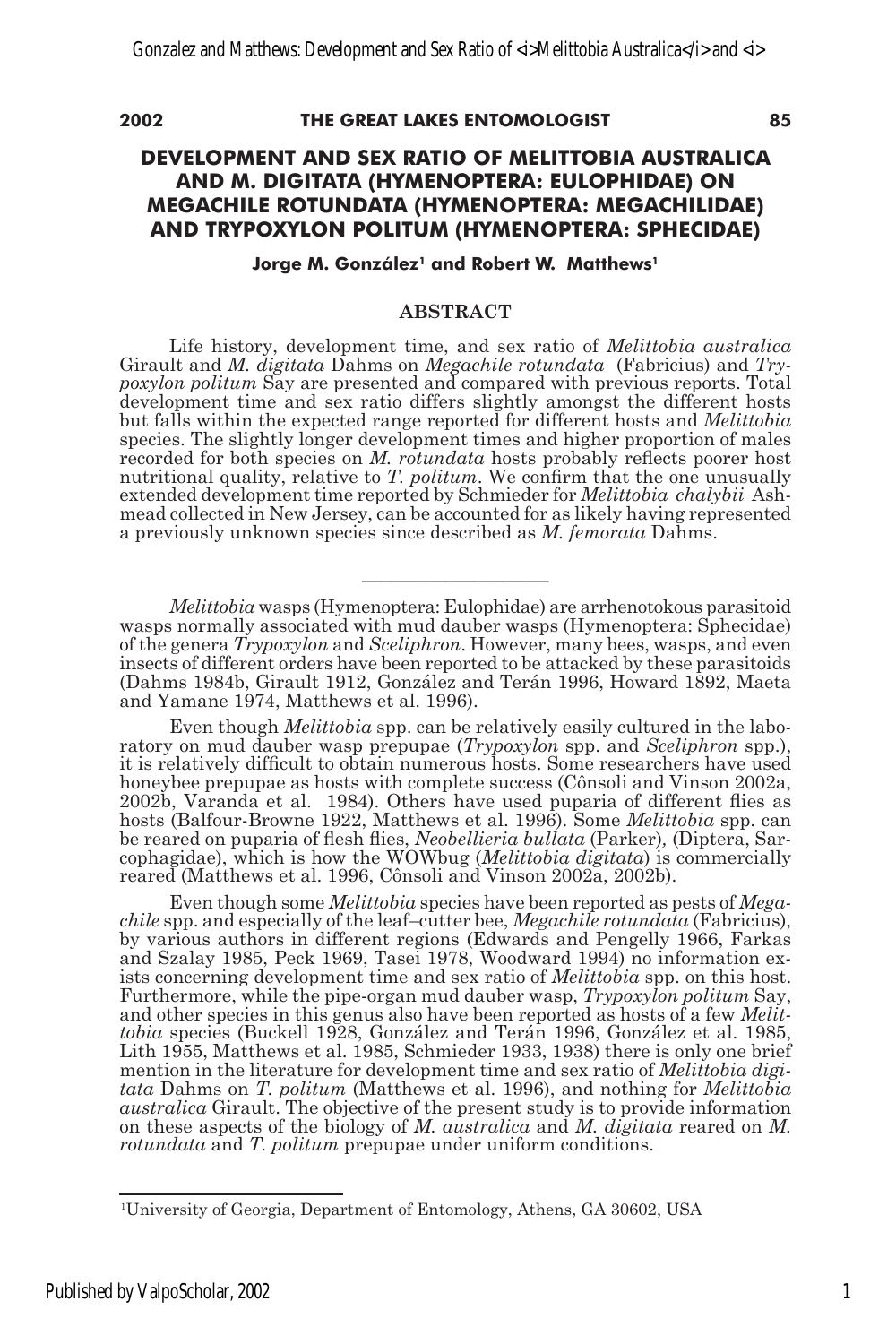#### **86 THE GREAT LAKES ENTOMOLOGIST Vol. 35, No. 1**

#### **MATERIALS AND METHODS**

*Melittobia australica* and *M. digitata* were reared on prepupae of *M. rotundata* and *T. politum. Trypoxylon politum* hosts were collected as diapausing prepupae from the vicinity of Athens, GA and kept refrigerated until use. *Megachile rotundata* were obtained as diapausing cocoons from Ron Bitner (Pioneer Hybrid International, Namper, ID) and also kept refrigerated until use. For rearing each species of *Melittobia* a single host (of both host species) was removed from its cocoon and placed in a clear-view polystyrene chamber (15 mm x 20 mm x 45 mm) with 1 , 2 or 3 mated *Melittobia* females per host. Forty replicates on each host were simultaneously started for each *Melittobia* species under study. Hosts of both species were taken from the same batches, kept in a refrigerator, and were presumably the same age. Hosts were weighed and only those weighing 0.30 g (*T. politum*) and 0.03 g (*M. rotundata*) were used for this study. Cultures were reared at 25° C and 50 % RH in an incubator.

Duration, in days, of development from egg to larvae, from larvae to pupae, and from pupae to imago, was determined through daily observations and reported as ranges. Final progeny counts were used to determine sex ratio.

Data are compared with information from other *Melittobia* species and hosts that have been previously published.

#### **RESULTS AND DISCUSSION**

As on other prepupae of different wasps and bees, both *M. australica* and *M. digitata* laid clusters of eggs mainly along intersegmental grooves but not restricted to any particular area of the host (Dahms 1984b, González 1994). In both *Melittobia* species, eggs hatched between 2 and 4 days on both hosts, which is typical for most *Melittobia* species reared at temperatures between 20 and  $25$ <sup> $\degree$ </sup>C (Table 1). The larvae of *M. australica* became pupae after  $8 - 14$  days on *M. rotundata*, but slightly earlier (7 – 11 days) on *Trypoxylon politum*. The same trend was found in *M. digitata,* which became pupae between 9 –12 days on *M. rotundata* and 7 – 9 days on *T. politum*. *Melittobia australica* eclosed as adults after 5 – 8 days as pupae on *M. rotundata* and 5 – 7 days as pupae on *T. politum*. A similar overall pattern of slightly faster development on *T. politum* hosts was exhibited by *M. digitata* (Table 1).

Most studied *Melittobia* species have larval stages that last 7 – 15 days before transforming into pupae, except for *M. hawaiiensis* whose larval development time varies between 5 – 7 days and *M. acasta* that can require up to 18 days (Table 1). A curious case is *M. chalybii* reported by Schmieder (1933) in which the larval stage lasted up to 71 days; we will address this later. The pupal stage lasts between 4 to 8 days in most studied species. However in *M. acasta* reared at 25 º C some require as few as 3 days and in *M. chalybii* the pupal stage may last up to 15 days (Table 1).

Cônsoli and Vinson (2002a, 2002b) have suggested that nutritional quality of the host can dramatically affect development time in *M. digitata*. Specifically, they show that larvae reared primarily on host hemolymph develop faster than those that feed on the remaining host tissues having correspondingly less hemolymph. This finding suggests a basis for the slightly longer development times we found for both *Melittobia* developing on *M. rotundata* compared to *T. politum*. The prepupae of *M. rotundata* are less than half as large as those of *T. politum*, and are not nearly as flaccid which probably reflects reduced availability of hemolymph, thereby forcing the developing *Melittobia* to cope with a less optimal diet. This ultimately results in a greater proportion of the long-wing morph relative to the short-wing (brachypterous) form on *M. rotundata* and the former require longer to develop (Cônsoli and Vinson 2002).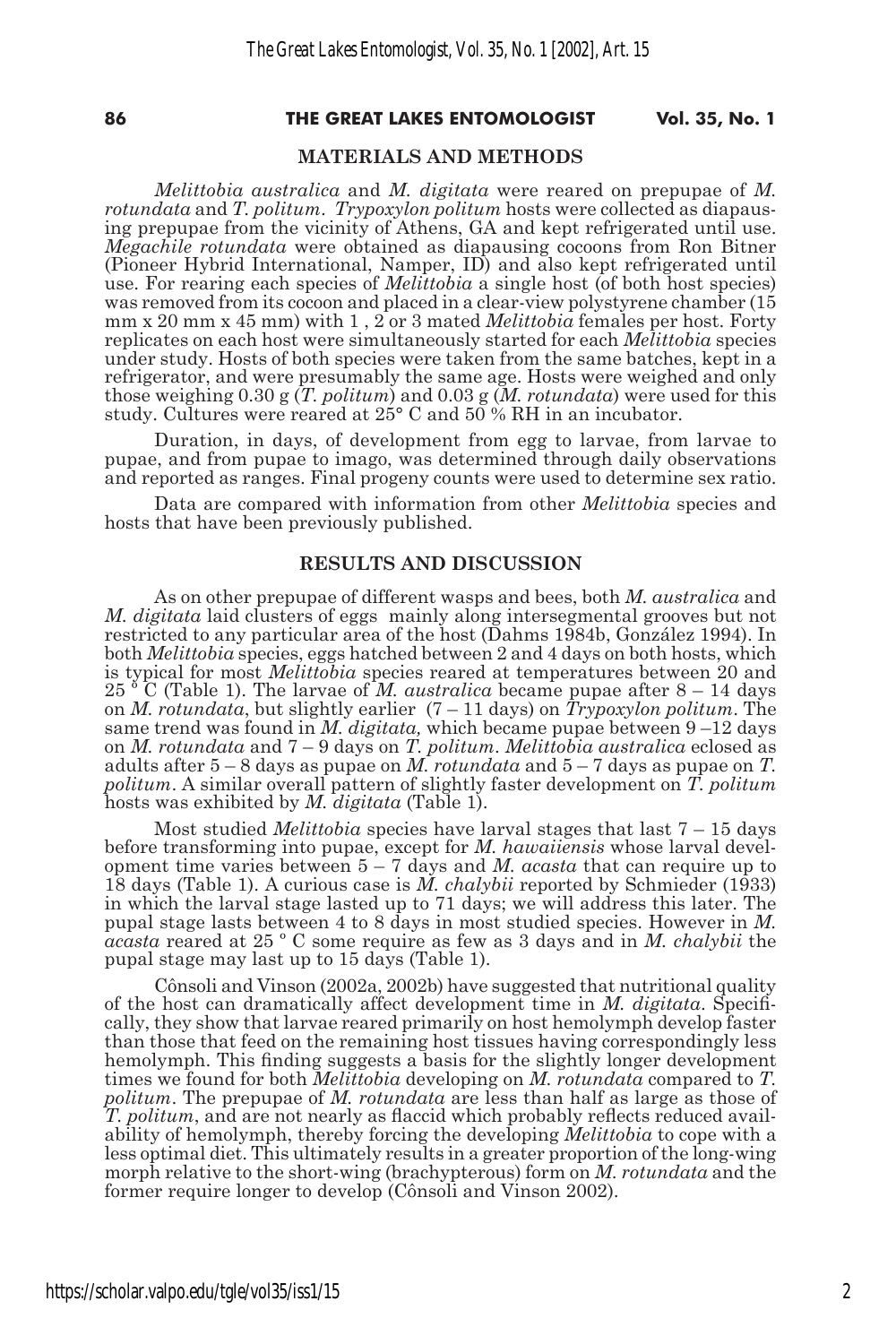| Venezuela<br>Venezuela<br>England<br>Finland<br>${\it Japan}$<br><b>USA</b><br><b>USA</b><br>USA<br><b>USA</b><br>26<br>22<br>24<br>24<br>27<br>24<br>23<br>27<br>21<br>(Days)<br>$\,$ $\,$<br>$\,$ $\,$<br>$\overline{\phantom{a}}$<br>$\mid$<br>$\mathsf I$<br>$\begin{array}{c} \rule{0pt}{2.5ex} \rule{0pt}{2.5ex} \rule{0pt}{2.5ex} \rule{0pt}{2.5ex} \rule{0pt}{2.5ex} \rule{0pt}{2.5ex} \rule{0pt}{2.5ex} \rule{0pt}{2.5ex} \rule{0pt}{2.5ex} \rule{0pt}{2.5ex} \rule{0pt}{2.5ex} \rule{0pt}{2.5ex} \rule{0pt}{2.5ex} \rule{0pt}{2.5ex} \rule{0pt}{2.5ex} \rule{0pt}{2.5ex} \rule{0pt}{2.5ex} \rule{0pt}{2.5ex} \rule{0pt}{2.5ex} \rule{0$<br>-1<br>$\overline{\phantom{a}}$<br>$\mid$<br>15<br>14<br>16<br>14<br>18<br>10<br>23<br>17<br>21<br>(Days)<br>10<br>$\infty$<br>Ņ<br>$^{\circ}$<br>$^{\circ}$<br>9<br>ıQ.<br>${}^{\circ}$<br>$\overline{\phantom{a}}$<br>T<br>$\overline{\phantom{a}}$<br>$\begin{array}{c} \hline \end{array}$<br>$\overline{\phantom{a}}$<br>$\mathbf{I}$<br>$\overline{\phantom{a}}$<br>Ļ<br>I<br>ìQ<br>4<br>PO.<br>PO.<br>1O<br>S<br>$\overline{ }$<br>S<br>18<br>16<br>15<br>(Days)<br>12<br>13<br>$-14$<br>$\Box$<br>ာ<br>G<br>$\mathsf I$<br>$\overline{\phantom{a}}$<br>$\mathsf I$<br>$\overline{\phantom{a}}$<br>$\begin{array}{c} \hline \end{array}$<br>$\overline{\phantom{a}}$<br>$\begin{array}{c} \rule{0pt}{2.5ex} \rule{0pt}{2.5ex} \rule{0pt}{2.5ex} \rule{0pt}{2.5ex} \rule{0pt}{2.5ex} \rule{0pt}{2.5ex} \rule{0pt}{2.5ex} \rule{0pt}{2.5ex} \rule{0pt}{2.5ex} \rule{0pt}{2.5ex} \rule{0pt}{2.5ex} \rule{0pt}{2.5ex} \rule{0pt}{2.5ex} \rule{0pt}{2.5ex} \rule{0pt}{2.5ex} \rule{0pt}{2.5ex} \rule{0pt}{2.5ex} \rule{0pt}{2.5ex} \rule{0pt}{2.5ex} \rule{0$<br>$\begin{array}{c} \end{array}$<br>16<br>8<br>Ļ<br>14<br>$\Box$<br>$\infty$<br>G<br>ల<br>r<br>$_{\text{Days}}$<br>S<br>S<br>2<br>$\overline{ }$<br>4<br>4<br>4<br>4<br>4<br>$\mathsf I$<br>$\vert$<br>$\begin{array}{c} \rule{0pt}{2.5ex} \rule{0pt}{2.5ex} \rule{0pt}{2.5ex} \rule{0pt}{2.5ex} \rule{0pt}{2.5ex} \rule{0pt}{2.5ex} \rule{0pt}{2.5ex} \rule{0pt}{2.5ex} \rule{0pt}{2.5ex} \rule{0pt}{2.5ex} \rule{0pt}{2.5ex} \rule{0pt}{2.5ex} \rule{0pt}{2.5ex} \rule{0pt}{2.5ex} \rule{0pt}{2.5ex} \rule{0pt}{2.5ex} \rule{0pt}{2.5ex} \rule{0pt}{2.5ex} \rule{0pt}{2.5ex} \rule{0$<br>$\overline{\phantom{a}}$<br>$\overline{\phantom{a}}$<br>$\begin{array}{c} \end{array}$<br>T<br>$\overline{\phantom{a}}$<br>$\overline{\phantom{a}}$<br>2<br>$\mathcal{Q}$<br>2<br>2<br>$\mathcal{Q}$<br>S<br>2<br>19<br>ၟ<br>25<br>25<br>25<br>25<br>25<br>$\Omega$<br>26<br>$\overline{\phantom{a}}$<br>$\sim$<br>18<br>Various Diptera<br>$Odynerus$ spp.,<br>$Trypoxylon$ spp<br>Hymenoptera<br>Trypoxylon<br>fistularium<br>${\it Trypo}$ xylon<br>fistularium<br>Sceliphron<br>Sceliphron<br>Megachile<br>Megachile<br>rotundata<br>rotundata<br>Various<br>politum<br>politum<br>Melittobia<br><b>Species</b><br>acasta<br>acasta |      |      |      |        |       |       |         |                          | 2002                         |
|---------------------------------------------------------------------------------------------------------------------------------------------------------------------------------------------------------------------------------------------------------------------------------------------------------------------------------------------------------------------------------------------------------------------------------------------------------------------------------------------------------------------------------------------------------------------------------------------------------------------------------------------------------------------------------------------------------------------------------------------------------------------------------------------------------------------------------------------------------------------------------------------------------------------------------------------------------------------------------------------------------------------------------------------------------------------------------------------------------------------------------------------------------------------------------------------------------------------------------------------------------------------------------------------------------------------------------------------------------------------------------------------------------------------------------------------------------------------------------------------------------------------------------------------------------------------------------------------------------------------------------------------------------------------------------------------------------------------------------------------------------------------------------------------------------------------------------------------------------------------------------------------------------------------------------------------------------------------------------------------------------------------------------------------------------------------------------------------------------------------------------------------------------------------------------------------------------------------------------------------------------------------------------------------------------------------------------------------------------------------------------------------------------------------------------------------------------------------------------------------------------------------------------------------------------------------------------------------------------------------------------------------------------------------------------------------------------------------------------------------------------------------------------------------------------------------------------------------------------------------------------------------------------------------------------------------------------|------|------|------|--------|-------|-------|---------|--------------------------|------------------------------|
| australica<br>australica<br>digitata<br>acasta<br>acasta<br>acasta                                                                                                                                                                                                                                                                                                                                                                                                                                                                                                                                                                                                                                                                                                                                                                                                                                                                                                                                                                                                                                                                                                                                                                                                                                                                                                                                                                                                                                                                                                                                                                                                                                                                                                                                                                                                                                                                                                                                                                                                                                                                                                                                                                                                                                                                                                                                                                                                                                                                                                                                                                                                                                                                                                                                                                                                                                                                                      | Host | Temp | Eggs | Larvae | Pupae | Total | Country | Reference                |                              |
| digital                                                                                                                                                                                                                                                                                                                                                                                                                                                                                                                                                                                                                                                                                                                                                                                                                                                                                                                                                                                                                                                                                                                                                                                                                                                                                                                                                                                                                                                                                                                                                                                                                                                                                                                                                                                                                                                                                                                                                                                                                                                                                                                                                                                                                                                                                                                                                                                                                                                                                                                                                                                                                                                                                                                                                                                                                                                                                                                                                 |      |      |      |        |       |       |         | This study               |                              |
|                                                                                                                                                                                                                                                                                                                                                                                                                                                                                                                                                                                                                                                                                                                                                                                                                                                                                                                                                                                                                                                                                                                                                                                                                                                                                                                                                                                                                                                                                                                                                                                                                                                                                                                                                                                                                                                                                                                                                                                                                                                                                                                                                                                                                                                                                                                                                                                                                                                                                                                                                                                                                                                                                                                                                                                                                                                                                                                                                         |      |      |      |        |       |       |         | This study               |                              |
|                                                                                                                                                                                                                                                                                                                                                                                                                                                                                                                                                                                                                                                                                                                                                                                                                                                                                                                                                                                                                                                                                                                                                                                                                                                                                                                                                                                                                                                                                                                                                                                                                                                                                                                                                                                                                                                                                                                                                                                                                                                                                                                                                                                                                                                                                                                                                                                                                                                                                                                                                                                                                                                                                                                                                                                                                                                                                                                                                         |      |      |      |        |       |       |         | This study               |                              |
|                                                                                                                                                                                                                                                                                                                                                                                                                                                                                                                                                                                                                                                                                                                                                                                                                                                                                                                                                                                                                                                                                                                                                                                                                                                                                                                                                                                                                                                                                                                                                                                                                                                                                                                                                                                                                                                                                                                                                                                                                                                                                                                                                                                                                                                                                                                                                                                                                                                                                                                                                                                                                                                                                                                                                                                                                                                                                                                                                         |      |      |      |        |       |       |         | This study               |                              |
|                                                                                                                                                                                                                                                                                                                                                                                                                                                                                                                                                                                                                                                                                                                                                                                                                                                                                                                                                                                                                                                                                                                                                                                                                                                                                                                                                                                                                                                                                                                                                                                                                                                                                                                                                                                                                                                                                                                                                                                                                                                                                                                                                                                                                                                                                                                                                                                                                                                                                                                                                                                                                                                                                                                                                                                                                                                                                                                                                         |      |      |      |        |       |       |         | González,<br>1994        |                              |
|                                                                                                                                                                                                                                                                                                                                                                                                                                                                                                                                                                                                                                                                                                                                                                                                                                                                                                                                                                                                                                                                                                                                                                                                                                                                                                                                                                                                                                                                                                                                                                                                                                                                                                                                                                                                                                                                                                                                                                                                                                                                                                                                                                                                                                                                                                                                                                                                                                                                                                                                                                                                                                                                                                                                                                                                                                                                                                                                                         |      |      |      |        |       |       |         | González,<br>1994        |                              |
|                                                                                                                                                                                                                                                                                                                                                                                                                                                                                                                                                                                                                                                                                                                                                                                                                                                                                                                                                                                                                                                                                                                                                                                                                                                                                                                                                                                                                                                                                                                                                                                                                                                                                                                                                                                                                                                                                                                                                                                                                                                                                                                                                                                                                                                                                                                                                                                                                                                                                                                                                                                                                                                                                                                                                                                                                                                                                                                                                         |      |      |      |        |       |       |         | Lith, 1955               | THE GREAT LAKES ENTOMOLOGIST |
|                                                                                                                                                                                                                                                                                                                                                                                                                                                                                                                                                                                                                                                                                                                                                                                                                                                                                                                                                                                                                                                                                                                                                                                                                                                                                                                                                                                                                                                                                                                                                                                                                                                                                                                                                                                                                                                                                                                                                                                                                                                                                                                                                                                                                                                                                                                                                                                                                                                                                                                                                                                                                                                                                                                                                                                                                                                                                                                                                         |      |      |      |        |       |       |         | Maeta, 1978              |                              |
| Hymenoptera                                                                                                                                                                                                                                                                                                                                                                                                                                                                                                                                                                                                                                                                                                                                                                                                                                                                                                                                                                                                                                                                                                                                                                                                                                                                                                                                                                                                                                                                                                                                                                                                                                                                                                                                                                                                                                                                                                                                                                                                                                                                                                                                                                                                                                                                                                                                                                                                                                                                                                                                                                                                                                                                                                                                                                                                                                                                                                                                             | and  |      |      |        |       |       |         | Browne, 1928<br>Balfour- |                              |
| Australia<br>$-18$<br>$\overline{14}$<br>4<br>$\overline{\phantom{a}}$<br>S<br>10<br>$\mathord{\text{\rm I}}$<br>$^{\circ}$<br>4<br>$\mathbf{I}$<br>S<br>$30\,$<br>$\, \vert \,$<br>25<br>Sceliphron<br>formosum<br>australica                                                                                                                                                                                                                                                                                                                                                                                                                                                                                                                                                                                                                                                                                                                                                                                                                                                                                                                                                                                                                                                                                                                                                                                                                                                                                                                                                                                                                                                                                                                                                                                                                                                                                                                                                                                                                                                                                                                                                                                                                                                                                                                                                                                                                                                                                                                                                                                                                                                                                                                                                                                                                                                                                                                          |      |      |      |        |       |       |         | Dahms,<br>1984b          |                              |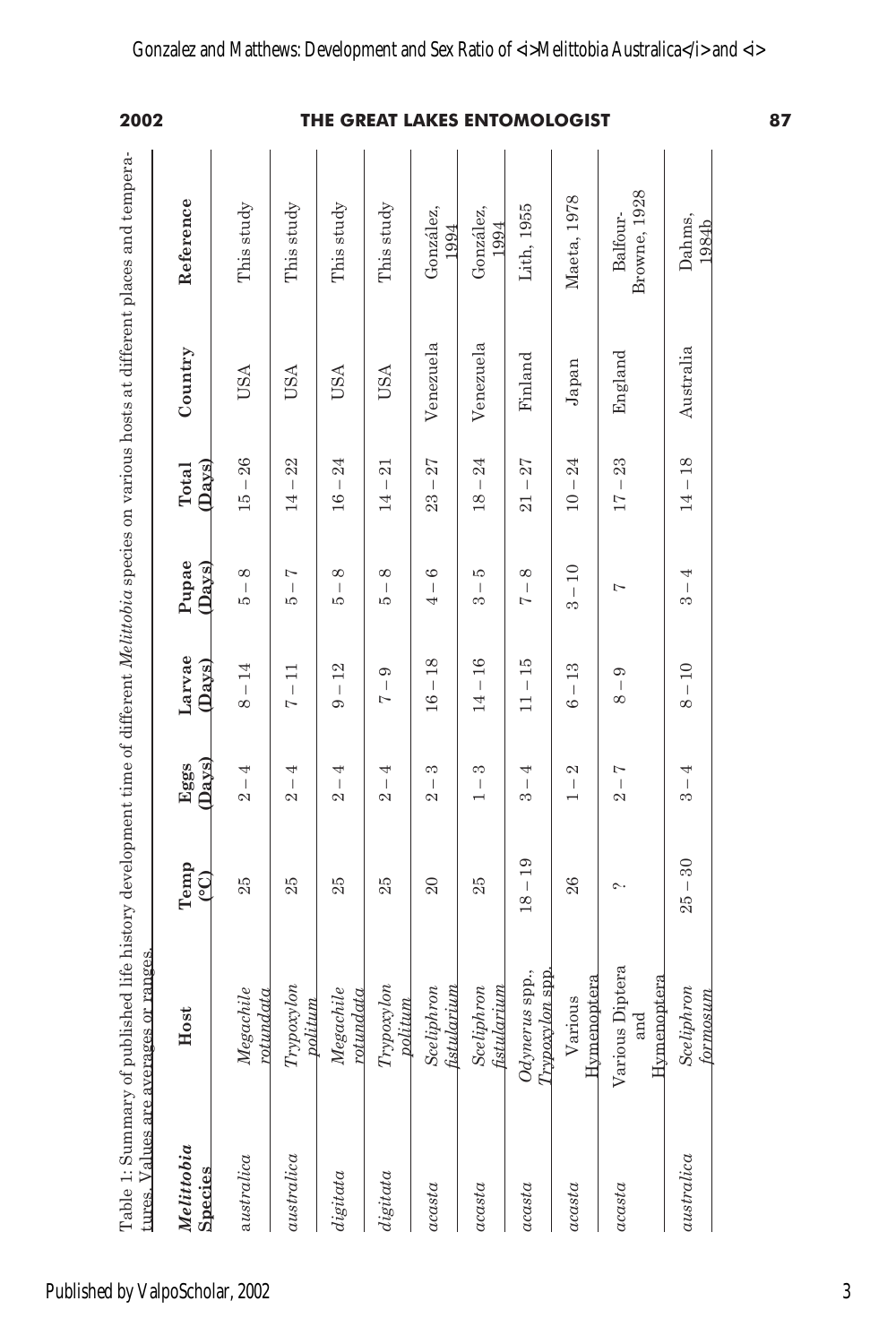| https://scholar.valpo.edu/tgle/vol35/iss1/15 |
|----------------------------------------------|
|----------------------------------------------|

| Table 1: Continued<br>Melittobia<br><b>Species</b> | Host                                                                                                                                                                                                                                                                                                                                          | Temp<br>$\mathop{c\circ}\nolimits$ | <b>Davs</b><br>Eggs | Larvae<br>(Days) | Pupae<br>(Davs)             | (Davs)<br>Total | Country | Reference                                                                                                                                                           |
|----------------------------------------------------|-----------------------------------------------------------------------------------------------------------------------------------------------------------------------------------------------------------------------------------------------------------------------------------------------------------------------------------------------|------------------------------------|---------------------|------------------|-----------------------------|-----------------|---------|---------------------------------------------------------------------------------------------------------------------------------------------------------------------|
|                                                    |                                                                                                                                                                                                                                                                                                                                               |                                    |                     |                  |                             |                 |         |                                                                                                                                                                     |
| $(2 - 4 \text{ spp.})^*$<br>chalybii               | Trypoxylon<br>politium                                                                                                                                                                                                                                                                                                                        | $19 - 25$                          | 4                   | $7 - 71$         | $3 - 15$                    | $14 - 90$       | USA     | Schmieder,<br>1933                                                                                                                                                  |
| $(\equiv$ digitata)<br>chalybii                    | Trypoxylon<br>politum                                                                                                                                                                                                                                                                                                                         | ᠭ                                  | $3 - 4$             | $11 - 15$        | $7 - 8$                     | $21 - 27$       | USA     | Buckell,<br>1928                                                                                                                                                    |
| digitata                                           | Trypoxylon<br>politum                                                                                                                                                                                                                                                                                                                         | $22 - 30$                          | $3-4$               | $7 - 10$         | $4 - 7$                     | $14 - 21$       | USA     | Matthews et al.,<br>1996                                                                                                                                            |
| digitata                                           | Neobellieria<br>bullata                                                                                                                                                                                                                                                                                                                       | $22 - 30$                          | $3 - 4$             | $7 - 10$         | $4-7$                       | $14 - 21$       | USA     | Matthews et al.,<br>1996                                                                                                                                            |
| hawaiiensis                                        | Apis mellifera                                                                                                                                                                                                                                                                                                                                | c                                  | $1-2$               | $5 - 7$          | $\frac{1}{2} - \frac{1}{2}$ | $11 - 16$       | Brasil  | Varanda et al.,<br>1984                                                                                                                                             |
|                                                    | arval growth". Part of Schmieder's material was also used by Whiting (1947), who mentions the use of four Melittobia species and shows<br>* Schmieder (1933) presents drawings of M. chalybii, but mentions different localities including the one from which M. evansi was later<br>photograph of M. digitata. See text for further details. |                                    |                     |                  |                             |                 |         | described. He also notes the occurrence of a "diapausing <i>Melittobia"</i> and suggests that it is related to "trophic conditions obtained during the<br>$\approx$ |

### *The Great Lakes Entomologist, Vol. 35, No. 1 [2002], Art. 15*

**88 THE GREAT LAKES ENTOMOLOGIST Vol. 35, No. 1**

4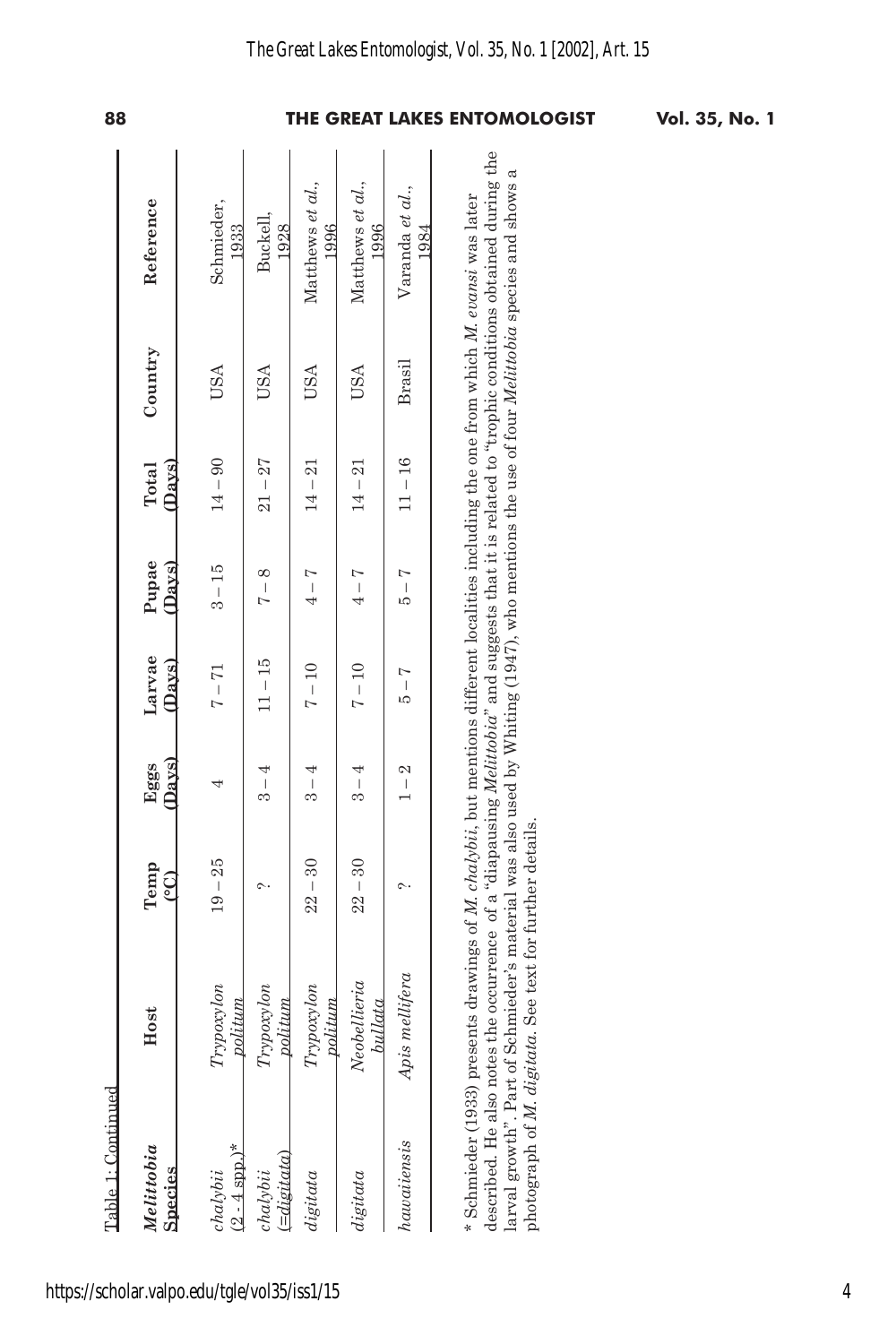#### **2002 THE GREAT LAKES ENTOMOLOGIST 89**

Arrhenotokous insects with extreme inbreeding normally have femalebiased ratios (Assem et al. 1982, Dahms 1984b, Hamilton 1967). The sex ratio of different *Melittobia* species has been reported by many authors as highly skewed toward females, with the percentage of males varying from  $1 - 5\%$ (Table 2) regardless of host used. Unlike some other species of parasitoid wasps (reviewed by Godfray 1994) *Melittobia* females do not adjust their sex ratio in response to the number of foundress females. Although more individuals were produced in the larger host, sex ratios were basically the same when 1, 2 or 3 female foundresses were used in each *Melittobia* species on each host. Brachypterous females were also produced on both hosts but their number varied (decreasing as the number of foundresses increased). Data on these aspects will be presented elsewhere.

When sex ratio is compared in the two *Melittobia* species used in this study on the two different hosts the percentage of males was slightly higher when reared on *M. rotundata*(Table 2) . One possible explanation is that on *M. rotundata* "late" developing individuals fail to survive due to active or passive interference by their siblings, including facultative siblicidal behavior as shown by Cônsoli and Vinson (2002a). This would disproportionately affect females, since males develop slightly faster, causing the sex ratio to be slightly more malebiased. Adams (2002) has shown that males are laid at a relatively constant daily rate throughout the foundresses' tenure on the host. It is also possible that the relatively poorer host quality of *M. rotundata* affected the final sex ratio.

| Melittobia<br><u>species</u>                     | Host                                                                    | Male - Female<br><u>Ratio and range</u> | Reference                           |
|--------------------------------------------------|-------------------------------------------------------------------------|-----------------------------------------|-------------------------------------|
| australica                                       | Megachile rotundata                                                     | 5:95<br>$(4-8)(96-92)$                  | This study                          |
| australica                                       | Trypoxylon politum                                                      | 2:98<br>$(1-3)$ : $(99-97)$             | This study                          |
| digitata                                         | Megachile rotundata                                                     | 4:96<br>$(3-5)(97-95)$                  | This study                          |
| digitata                                         | Trypoxylon politum                                                      | 2:98<br>$(1-3)(99-97)$                  | This study                          |
| acasta                                           | Sceliphron<br>fistularium                                               | $(3-5):(97-95)$                         | González, 1994                      |
| australica                                       | Sceliphron<br>formosum                                                  | $(1-4)(99-96)$                          | Dahms, 1984b                        |
| chalybii<br>$(= 3 \text{ diff.} \text{ spp.})^*$ | <i>Sceliphron</i> sp.,<br><i>Chalybion</i> sp.,<br><i>Trypoxylon</i> sp | 3:97                                    | Schmieder, 1938                     |
| digitata                                         | Trypoxylon politum                                                      | 5:95                                    | <u>Matthews <i>et al.</i>, 1996</u> |
| digitata                                         | Trypoxylon politum                                                      | 2.4:97.6                                | Adams 2002                          |
| hawaiiensis                                      | Apis mellifera                                                          | 2:98<br>$(1-3)(99-97)$                  | Varanda et al.,<br>1984             |

Table 2: Sex ratios of different *Melittobia* species compared from this study and the literature.

\* In this paper, Schmieder mentions that he was working with probably three species that when intercrossed did not "…produce any female offspring…" but were "cytologically, like *chalybii*". See text for further details.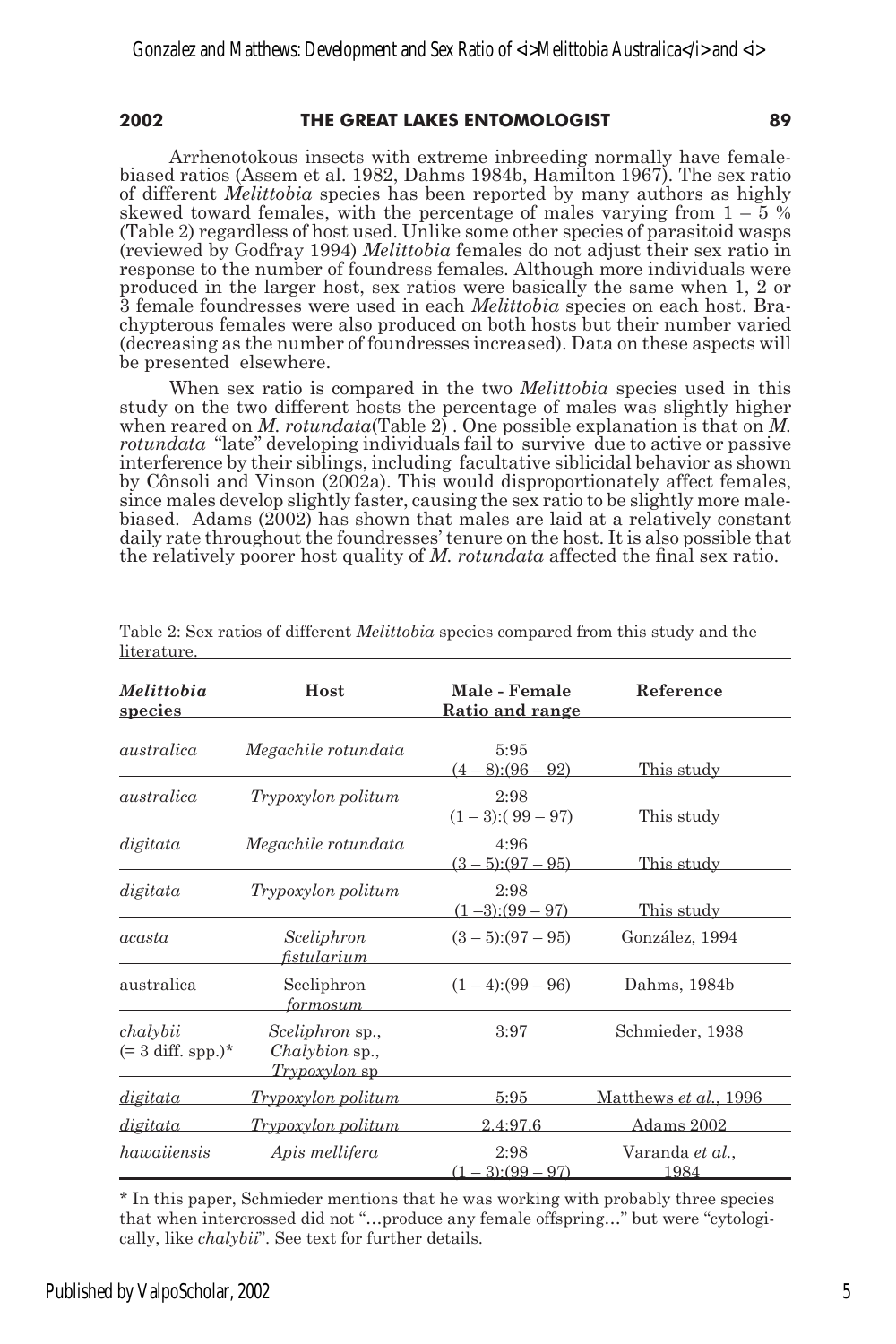#### **90 THE GREAT LAKES ENTOMOLOGIST Vol. 35, No. 1**

Schmieder (1933) reared *M. chalybii* between 19 – 25 º C and recorded a life cycle of up to 90 days with a larval stage lasting up to 71 days. Dahms (1984b) mentioned that these times seemed excessive, but did not offer an explanation. Schmieder (1939) suspected that he had been working with either two or three different species, even though he mentioned them only as *M. chalybii*. Whiting (1947) mentions that Schmieder was probably rearing as many as four different species. After carefully reviewing Schmieder's papers (1933, 1938, 1939) and one by Whiting (1947) we suspected that he was working with at least three different species, and possibly as many as four (which we believed were *M. chalybii*, *M. evansi, M. digitata,* and *M. femorata*). According to Dahms (1984a), *M. chalybii* is reportedly common from the New Jersey area where Schmieder worked. *Melittobia evansi* was described by Dahms (1984a) from specimens that came originally from our laboratory in Athens, GA, and also from Goshen, N.J. reared by Schmieder. The third species, *M. digitata*, also described by Dahms (1984a), appears in a photograph in Whiting (1947) credited as from Schmieder's cultures. The male in the photograph clearly exhibits the scape morphology characteristic of *M. digitata*.

The fourth species, *M. femorata,* is a common species in Georgia, Alabama, North and South Carolina, but also occurs in New Jersey, and we have also collected it in West Virginia, Virginia, Kentucky, Ohio and Michigan. As yet it is poorly studied. However, we have maintained it in the laboratory for several years. Even at a constant temperature of  $25^{\circ}$  C, it has an obligatory prepupal diapause on *T. politum* hosts that lasts for several weeks, and is the only *Melittobia* species we know with this life history variation. Thus, its total life history could easily last 90 days or longer. Recently, we were able to study voucher specimens from Schmieder's and Whiting's research deposited at the Smithsonian Institution (NMNH). These confirmed our suspicions; some specimens labeled as *M. chalybii* actually are *M. evansi, M. digitata* and *M. femorata*.

#### **ACKNOWLEDGEMENTS**

Two anonymous reviewers provided insightful comments on the origi- nal manuscript. Eric Grissell and Michael Gates kindly helped us to access Schmieder's and Whiting's *Melittobia* vouchers at the National Museum of Natural History. This research was supported by NSF Grant 0088021, R. W. Matthews, principal investigator.

#### **LITERATURE CITED**

- Adams, R. F. 2002. Dynamics of daily progeny production in *Melittobia digitata* Dahms: Baseline studies. Undergrad. Sci. Bull. 3: 17 –21.
- Assem, J. van den, H.A.J. in den Bosch, and E. Prooy. 1982. *Melittobia* courtship behaviour: a comparative study of the evolution of a display. Neth. J. Zool. 32(4): 427 – 471.
- Balfour-Browne, F. 1922. On the life-history of *Melittobia acasta* Walker, a chalcid parasite of bees and wasps. Parasitology 14: 349 – 370.
- Buckell, E.R. 1928. Notes on the life history and habits of *Melittobia chalybii* Ashmead (Chalcidoidea: Elachertidae). Pan-Pacific Entomol*.* 5: 14 – 22.
- Cônsoli, F.L., and S. B. Vinson. 2002a. Clutch size, development and wing morph differentiation of *Melittobia digitata.* Entomol. Exp. Appl. 102: 135 – 143.
- Cônsoli, F.L., and S. B. Vinson. 2002b. Larval development and feeding behavior of the wing dimorphics of *Melittobia digitata* Dahms (Hymenoptera: Eulophidae). J. Hym. Res.  $11(2)$ :  $188 - 196$ .
- Dahms, E. 1984a. Revision of the genus *Melittobia* (Chalcidoidea; Eulophidae) with the description of seven new species. Mem. Qld. Mus*.* 21(2): 271 – 336.
- Dahms, E. 1984b. A review of the biology of species in the genus *Melittobia* (Hymenoptera: Eulophidae) with interpretations and additions using observations on *Melittobia australica.* Mem. Qld. Mus*.* 21(2): 337 – 360.